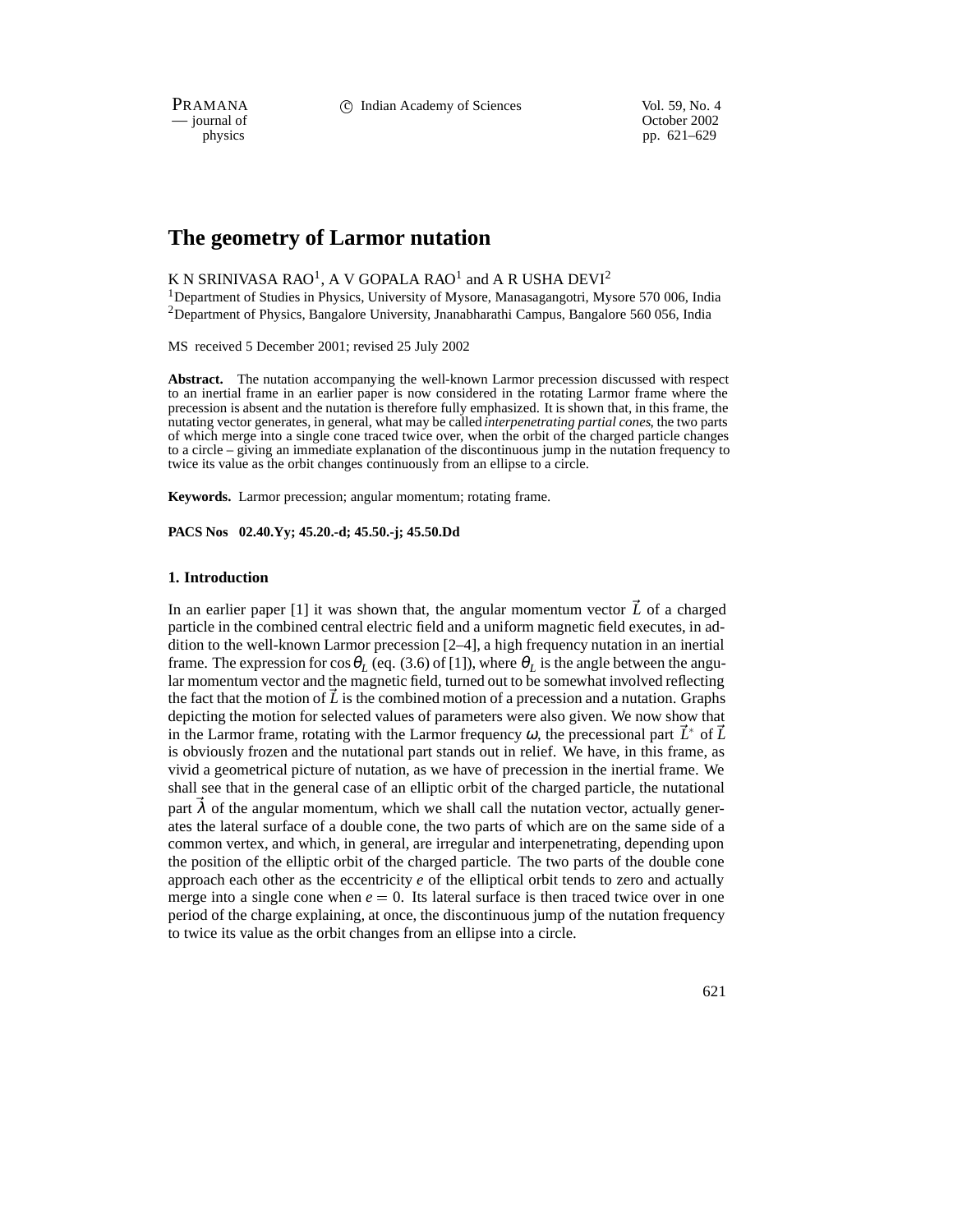For ready reference, we collect here, the main results of our earlier paper [1]. The equation of motion of a charged particle of charge  $-q$  ( $q > 0$ ) moving in the combined central electric field and a uniform magnetic field is

$$
\frac{\mathrm{d}(m\vec{v})}{\mathrm{d}t} = f(r)\hat{r} - \frac{q}{c}\vec{v} \times \vec{B}.\tag{1.1}
$$

On taking the cross product with  $\vec{r}$ , we obtain

$$
\frac{d\vec{L}}{dt} = -2m\vec{r} \times (\vec{v} \times \vec{\omega}), \quad \vec{L} = \vec{r} \times m\vec{v}, \quad \vec{\omega} = \frac{q\vec{B}}{2mc}
$$
(1.2)

where  $\vec{L}$  is the angular momentum of the charge and  $\omega = |\vec{\omega}| = q|\vec{B}|/2mc$  is the Larmor frequency. Writing the right hand side of eq. (1.2) as a sum of two equal halves and expressing one of them using Jacobi identity [5] as

$$
-m\vec{r} \times (\vec{v} \times \vec{\omega}) = m\vec{v} \times (\vec{\omega} \times \vec{r}) + m\vec{\omega} \times (\vec{r} \times \vec{v})
$$
(1.3)

we obtain

$$
\frac{\mathrm{d}\vec{L}}{\mathrm{d}t} = \vec{\omega} \times \vec{L} + \frac{\mathrm{d}\vec{\lambda}}{\mathrm{d}t} \tag{1.4}
$$

where

$$
\vec{\lambda} = m\vec{r} \times (\vec{\omega} \times \vec{r}). \tag{1.5}
$$

Defining

$$
\vec{L}^* = \vec{L} - \vec{\lambda} \tag{1.6}
$$

eq. (1.4) takes the form

$$
\frac{\mathrm{d}\vec{L}^*}{\mathrm{d}t} = \vec{\omega} \times \vec{L}^* + \vec{\omega} \times \vec{\lambda}.\tag{1.7}
$$

Since  $\vec{\omega} \times \vec{r}$  is the *velocity of transport* [6] of the charged particle,  $\lambda = m\vec{r} \times (\vec{\omega} \times \vec{r})$  would be the *angular momentum of transport* and since  $\vec{L}$  is the absolute angular momentum, i.e., the angular momentum with respect to the inertial frame, we see that  $\dot{L}^*$  is the *relative angular momentum*, i.e., the angular momentum with respect to the rotating Larmor frame. Denoting the time derivative with respect to the rotating frame by  $d^*/dt$  and noting that

$$
\frac{\mathrm{d}}{\mathrm{d}t} = \frac{\mathrm{d}^*}{\mathrm{d}t} + \vec{\omega} \times \tag{1.8}
$$

eq. (1.7) would assume the form

$$
\frac{\mathrm{d}^*\vec{L}^*}{\mathrm{d}t} = \vec{\omega} \times \vec{\lambda}.\tag{1.9}
$$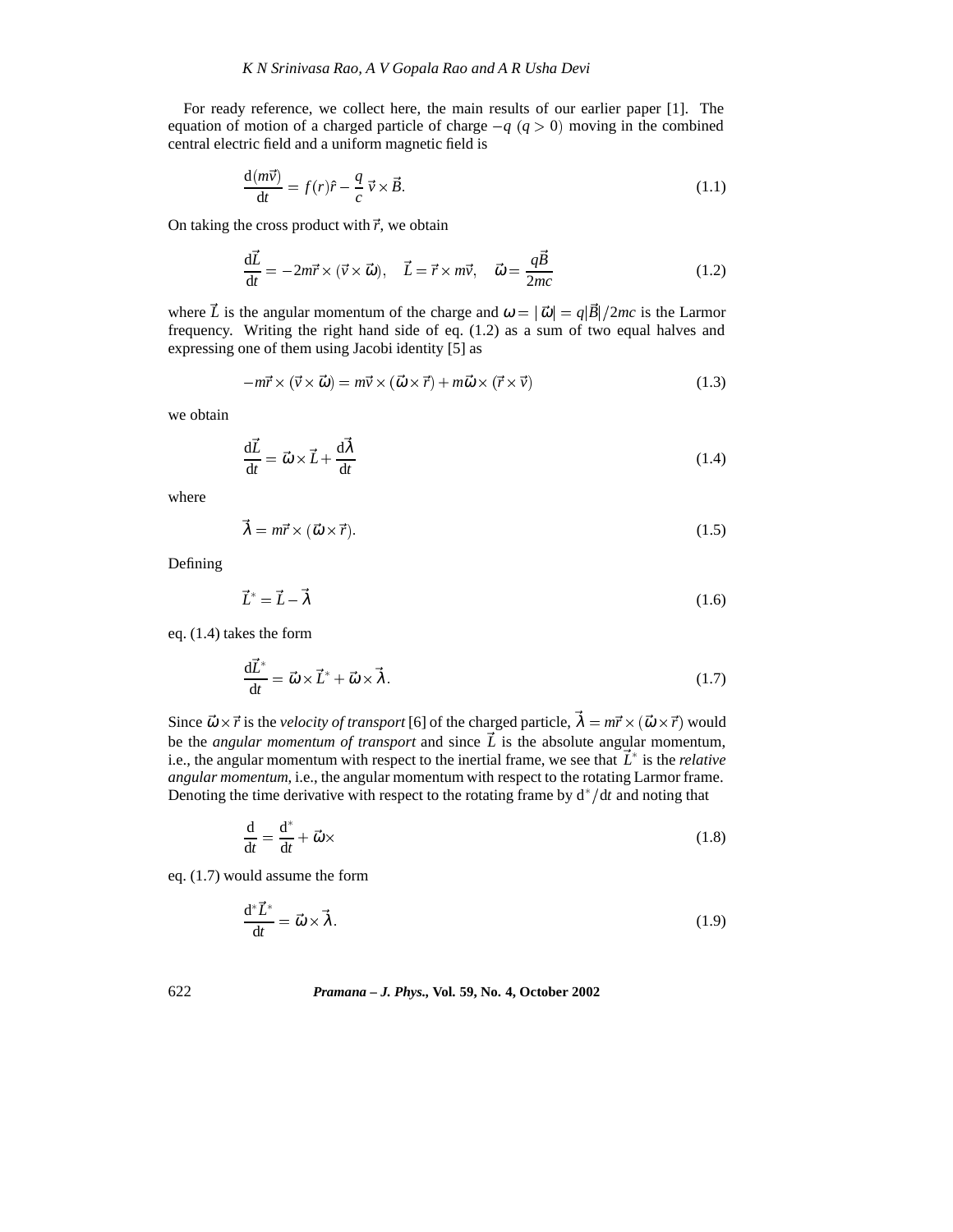We now note that  $\vec{\omega} \times \vec{\lambda} = \vec{\omega} \times m (\vec{r} \times (\vec{\omega} \times \vec{r}))$  is of the order  $1/c^2$  and is quadratic in  $\vec{B}$ . Neglecting this term for the case of weak magnetic fields, eqs (1.7) and (1.9) respectively assume the form

$$
\frac{\mathrm{d}\vec{L}^*}{\mathrm{d}t} \approx \vec{\omega} \times \vec{L}^* \tag{1.10}
$$

and

$$
\frac{\mathrm{d}^*\bar{L}^*}{\mathrm{d}t} \approx 0. \tag{1.11}
$$

Equation (1.10) shows that it is  $\bar{L}^*$  (and not  $\bar{L}$ ) which is precessing around the field  $\bar{B}$ and eq.  $(1.11)$  shows that the relative angular momentum  $\dot{L}^*$  is a constant vector in the rotating Larmor frame in the approximation where  $\vec{\omega} \times \lambda$  is neglected. In other words, the dynamical behavior of the angular momentum  $\dot{L} = \dot{L}^* + \lambda$ , in the Larmor frame is entirely that of the angular momentum of transport  $\lambda$ .

### **2. The geometry of nutation**

The fact that  $\vec{L}^*$  is constant in the Larmor frame implies that the orbit of the charged particle lies in a plane perpendicular to  $\dot{L}^*$ . Taking the *z*-axis of the inertial frame along the direction of the field  $\vec{B}$  (or  $\vec{\omega}$ ) and the *Z*-axis of the Larmor frame along  $\vec{L}^*$ , we choose the *Y*-axis of the rotating frame in the *Z*–*z* plane so that the vector  $\vec{\omega}$  has, in this frame, the components

$$
\vec{\omega} = (0, \omega \sin \theta, \omega \cos \theta) \tag{2.1}
$$

where  $\theta$  is the angle between the *Z*- and *z*-axes. The *X*-axis is evidently perpendicular to  $\vec{\omega}$ . If  $\vec{r}$  is the position vector of the charged particle, we clearly have, in the Larmor approximation

$$
\vec{r} \equiv (X, Y, 0) \tag{2.2}
$$

and the nutation vector  $\lambda = m\vec{r} \times (\vec{\omega} \times \vec{r})$  with components  $\lambda \equiv (\lambda_X, \lambda_Y, \lambda_Z)$ , which may be calculated by the method of successive approximation, on using the *X*,  $\overline{Y}$  of eq. (2.2) obtained in the previous Larmor approximation. We have

$$
\lambda_X = -m\omega \sin \theta XY \tag{2.3}
$$

$$
\lambda_Y = m\omega \sin \theta X^2 \tag{2.4}
$$

$$
\lambda_Z = m\omega \cos \theta (X^2 + Y^2). \tag{2.5}
$$

We note that the orbit of the charged particle is, in general, an ellipse in the *XY* plane and we assume that the major axis of the ellipse is inclined at an angle  $\psi$  to the *X*-axis (see figure 1).

Introducing polar coordinates  $(r, \phi)$  defining the position of the charge where the polar angle  $\phi$  is measured from the initial line taken along the major axis of the ellipse, the equation of the orbit is evidently

*Pramana – J. Phys.,* **Vol. 59, No. 4, October 2002** 623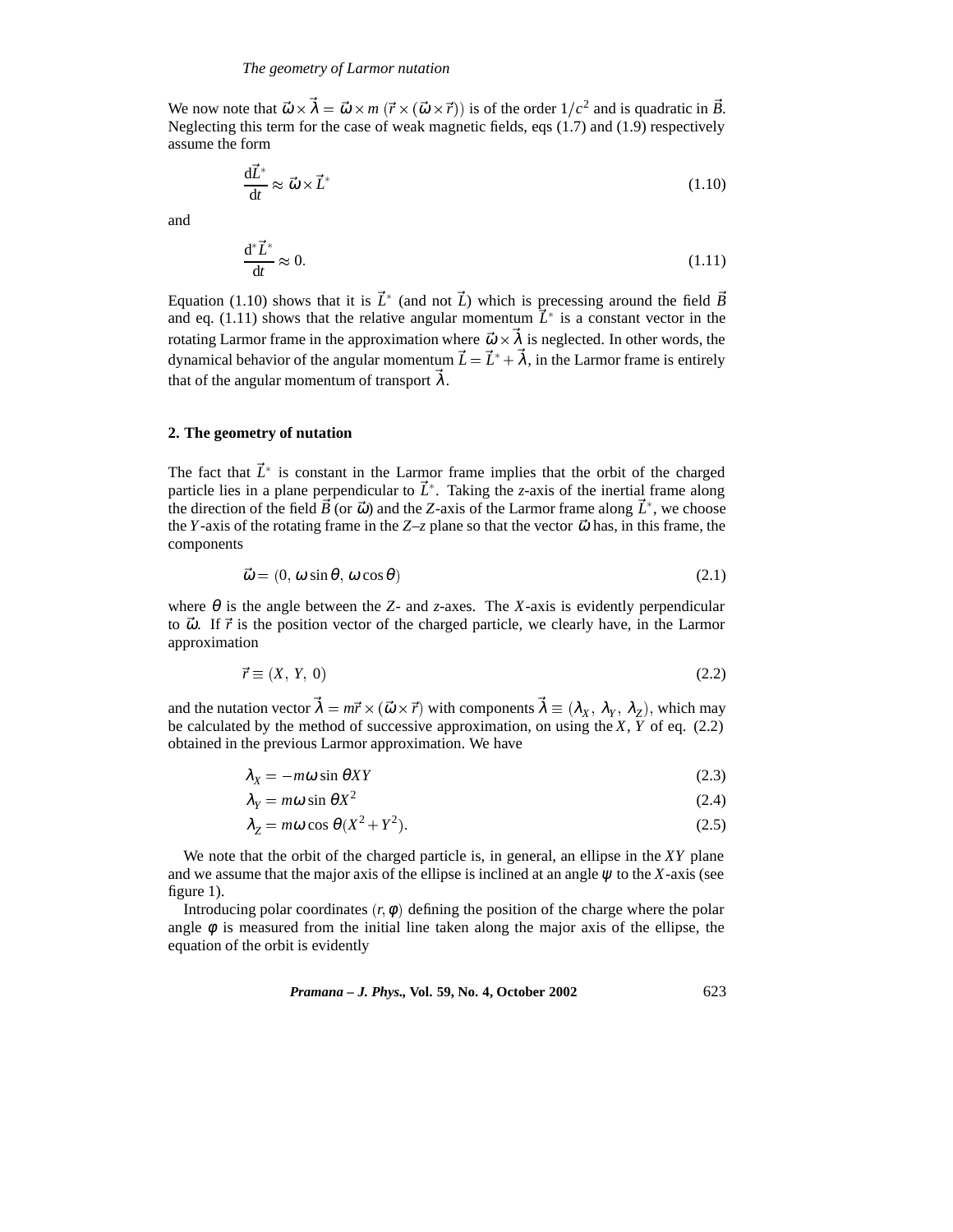

**Figure 1.** Elliptic orbit of the charged particle in the Larmor frame.

$$
\frac{l}{r} = 1 + e \cos \phi \tag{2.6}
$$

where *e* is the eccentricity of the orbit and *l*, the semilatus rectum:

$$
l = a(1 - e^2),
$$
\n(2.7)

*a*, being the semi-major axis of the ellipse. Thus the Cartesian coordinates *X*, *Y* of the charge are given by

$$
X = r \cos \phi' \tag{2.8}
$$

$$
Y = r \sin \phi' \tag{2.9}
$$

 $\phi' = \phi + \psi$  and  $r = l/(1 + e \cos(\phi' - \psi))$ . Using eqs (2.6), (2.8) and (2.9) in eqs (2.3)– (2.5) we obtain

$$
\lambda_X(\phi') = -\frac{m\omega l^2 \sin \theta \cos \phi' \sin \phi'}{(1 + e \cos(\phi' - \psi))^2}
$$
\n(2.10)

$$
\lambda_Y(\phi') = \frac{m\omega l^2 \sin \theta \cos^2 \phi'}{(1 + e \cos(\phi' - \psi))^2}
$$
\n(2.11)

$$
\lambda_Z(\phi') = \frac{m\omega l^2 \cos \theta}{(1 + e \cos(\phi' - \psi))^2}.
$$
\n(2.12)

Note that  $X\lambda_X + Y\lambda_Y = 0$  showing that the vector  $\lambda_P \equiv (\lambda_X, \lambda_Y, 0)$  is always orthogonal to  $\vec{r}$ .

Alternatively, the orientation of the vector  $\lambda$  relative to the Larmor frame is fully specified if we know the angular separation  $\alpha$  from the *Z*-axis (or from  $\bar{L}^*$ ) and the angle  $\beta$ between the *X*-axis and the projection  $\lambda_p$  of  $\lambda$  on the *X*-*Y* plane. From eqs (2.10)–(2.12) we have

$$
\lambda_P \equiv |\vec{\lambda}_P| = \sqrt{\lambda_X^2 + \lambda_Y^2} = \frac{m\omega l^2 \sin \theta |\cos \phi'|}{(1 + e \cos(\phi' - \psi))^2}
$$
(2.13)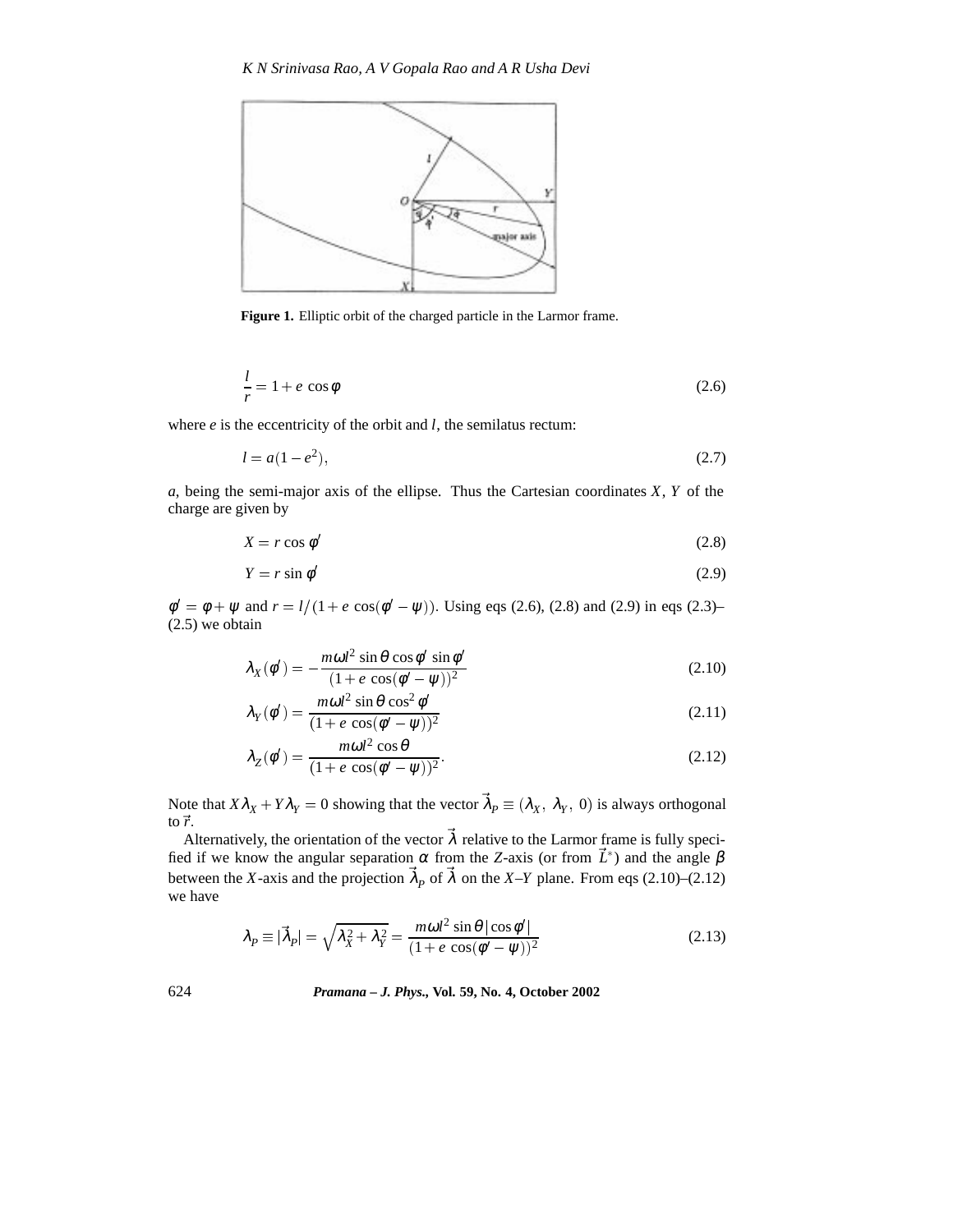and therefore

$$
\tan \alpha = \frac{\lambda_P}{\lambda_Z} = \tan \theta \, |\cos \phi'|,\tag{2.14}
$$

$$
\tan \beta = \frac{\lambda_Y}{\lambda_X} = -\cot \phi' \Rightarrow \beta = \phi' \pm \pi/2. \tag{2.15}
$$

Since  $\lambda_Y$  is always positive,  $\beta$  can only lie in the range  $0 \le \beta \le \pi$  and therefore we must have

$$
\beta = \begin{cases}\n\phi' + \pi/2 & \text{when } 0 \le \phi' \le \pi/2, \\
\phi' - \pi/2 & \text{when } \pi/2 \le \phi' \le 3\pi/2, \\
\phi' + \pi/2 & \text{when } 3\pi/2 \le \phi' \le 2\pi.\n\end{cases}
$$
\n(2.16)

We see from eq. (2.14) that  $\alpha$  is maximum when  $\phi' = 0$  and  $\phi' = \pi$ . In each case, we have,  $\beta = \pi/2$  and  $\lambda_p$  is along the positive direction of the *Y*-axis while  $\alpha_{\text{max}} = \theta$ , the angle between *Z*- and *z*-axes.

In order to study the manner in which the nutation vector  $\lambda$  varies as the charge moves in its orbit, it is convenient to consider first the projection curve traced by the tip of the vector  $\lambda_p$  in the *X–Y* plane and this information, together with the way  $\lambda_Z$  varies, gives the complete picture of the variation of  $\lambda$  as  $\phi'$  changes from 0 to  $2\pi$ . Since the projection curve in the *X*–*Y* plane in the general case of  $\psi \neq 0$  retains most of the characteristics of the case with  $\psi = 0$ , as we shall see presently, it is desirable first to discuss this special case  $\psi = 0$  as it shows some illuminating symmetry properties and its analysis is simple and elegant. In the general case of  $\psi \neq 0$ , we need only examine the portion of the curve in the neighborhood of the origin  $O$  of the coordinate system, where there is a significant difference between the two cases.

In the first case where  $\psi = 0$ , we note that when  $\phi'$  is replaced by  $-\phi'$  (or  $(2\pi - \phi')$ ),  $\lambda_Y(\phi')$  remains unaltered while  $\lambda_X(\phi')$  changes sign. This shows that the projection curve is symmetric about the *Y*-axis. Secondly, we see that as  $\phi'$  steadily increases from 0 to  $2\pi$ ,  $\lambda_X$  *becomes zero* at  $\phi' = 0$ ,  $\pi/2$ ,  $\pi$ ,  $3\pi/2$ ,  $2\pi$  and since

$$
\frac{d\lambda_Y}{d\phi'} = \frac{2\lambda_X}{(1 + e\cos\phi')} \,,\tag{2.17}
$$

these are precisely the values of  $\phi'$  for which  $\lambda_Y$  assumes its extremal values given by

$$
\lambda_Y(0) = \lambda_Y(2\pi) = \frac{m\omega l^2 \sin \theta}{(1+e)^2} \text{ (relative maximum)},
$$
  

$$
\lambda_Y(\pi/2) = \lambda_Y(3\pi/2) = 0 \text{ (minimum)},
$$
  

$$
\lambda_Y(\pi) = \frac{m\omega l^2 \sin \theta}{(1-e)^2} \text{ (maximum)}.
$$
 (2.18)

We shall now sketch the form of the projection curve traced by the tip of the vector  $\lambda_P \equiv$  $(\lambda_X, \lambda_Y)$ , which we shall see is a loop within a loop.

*Pramana – J. Phys.,* **Vol. 59, No. 4, October 2002** 625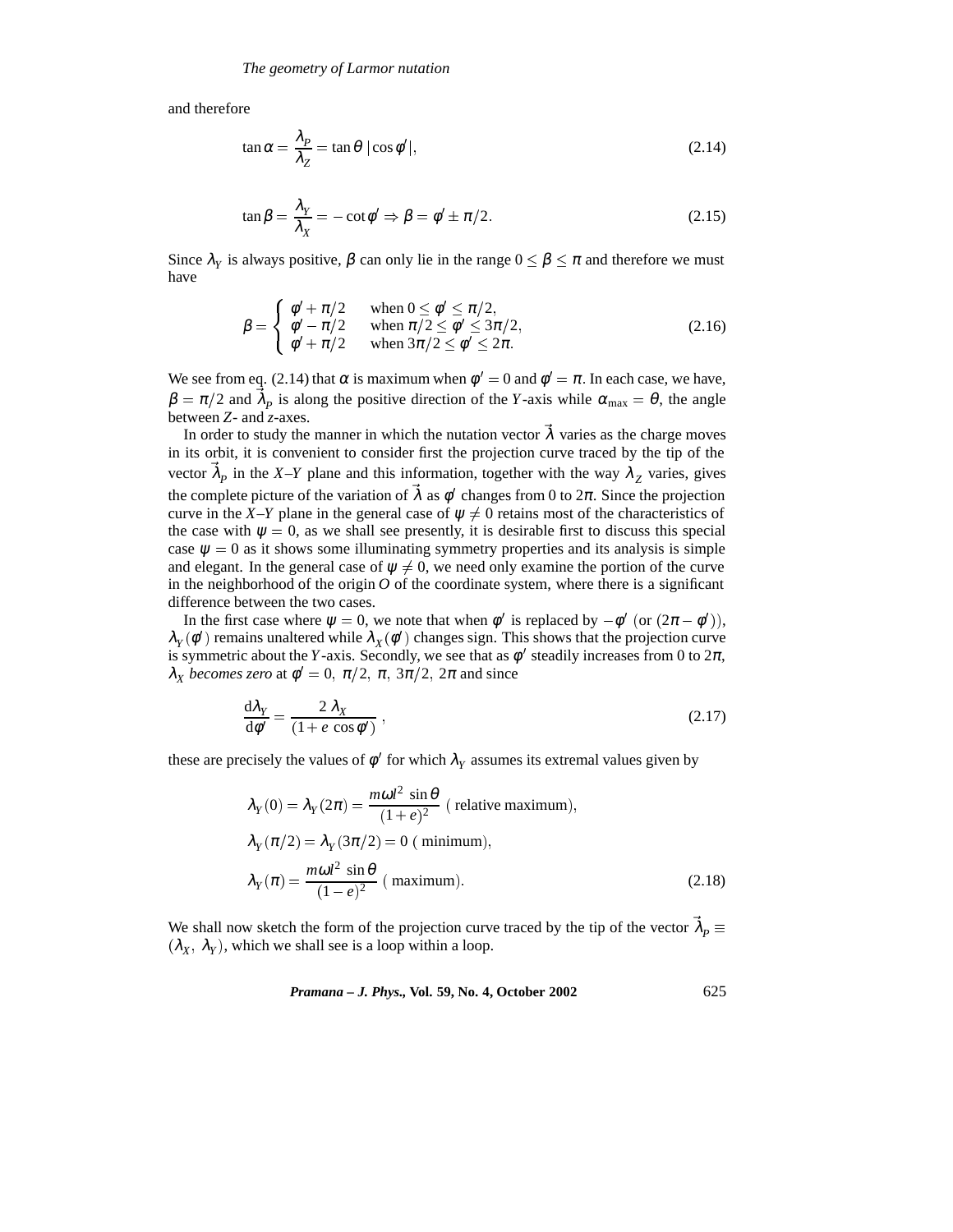

**Figure 2.** Projection curve traced by the tip of the nutation vector  $\lambda$ , projected on to the  $X-Y$  plane (i.e., the plane to which the motion of the charged particle is confined) of the Larmor frame, when  $\psi = 0$ .

If  $\phi' = 0$  at  $t = 0$  we start with the point  $A_1$  of figure 2:  $OA_1 = \lambda_Y(0) = (m\omega l^2 \sin \theta)/$  $(1 + e)^2$  and  $\lambda_X = 0$ . As  $\phi'$  increases the representative point moves towards the negative direction of the *X*-axis as  $\lambda_X$  is negative for such  $\phi'$ . The next zero of  $\lambda_X$  occurs at  $\phi' =$  $\pi/2$ , when  $\lambda<sub>y</sub>$  is also equal to zero and we arrive at the origin *O* of the coordinate system. This accounts for the part  $A_1B_1O$  of the curve for  $\phi'$  in the range  $0 \le \phi' \le \pi/2$ .

As observed before, the mirror reflection  $A_1B_1'O$  of  $A_1B_1O$  is also a part of the curve and this is traced when  $\phi'$  is replaced by  $-\phi'$  or equivalently by  $2\pi - \phi'$  so that the part  $A_1B'_1O$ is obtained when  $3\pi/2 \le \phi' \le 2\pi$ . Thus when  $\phi'$  is increased from  $\pi/2$ , the representative point cannot move along  $OB'_1A_1$  but along the part  $OB_2A_2$  for the range  $\pi/2 \le \phi' \le \pi$  and reaches the maximum value  $OA_2 = \lambda_Y(\pi) = m\omega l^2 \sin{\theta} / (1 - e)^2$ . The mirror reflection  $A_2B_2'O$  is now traced for  $\phi'$  in the range  $\pi \leq \phi' \leq 3\pi/2$  . Finally, the representative point touches  $A_1$  again after tracing the part  $OB'_1A_1$  for  $3\pi/2 \le \phi' \le 2\pi$ . Thus, in one complete period of the charged particle, this double loop is traced by the tip of the two-dimensional vector  $\lambda_p$  which has components  $(\lambda_X, \lambda_Y)$ . For a circular orbit of the charge,  $e = 0$ , the inner loop of the projection curve swells up and the outer one shrinks to a common circle of diameter  $m\omega l^2 \sin \theta$ , and the circle is traced twice over in one period of the charge, which immediately explains the discontinuous jump in the nutation frequency to twice its value as the orbit of the particle changes from an ellipse to a circle. More explicitly, when  $e = 0$ , we have

$$
\lambda_X^2 + \left(\lambda_Y - \frac{1}{2}m\omega l^2 \sin \theta\right)^2 = \left(\frac{1}{2}m\omega l^2 \sin \theta\right)^2
$$

which is the equation of a circle with radius  $\frac{1}{2}m\omega l^2 \sin\theta$  and centre  $(0, \frac{1}{2}m\omega l^2 \sin\theta)$ . When  $\psi \neq 0$ , we note that

$$
\lambda_X(\pi/2 + \psi) = m\omega \sin \theta l^2 \cos \psi \sin \psi = \lambda_X(3\pi/2 + \psi)
$$
  

$$
\lambda_Y(\pi/2 + \psi) = m\omega \sin \theta l^2 \sin^2 \psi = \lambda_Y(3\pi/2 + \psi)
$$
 (2.19)

i.e., the two segments of the projection curve intersect at a point. Since the corresponding β (see eq. (2.16)) values are  $β = φ' – π/2 = π/2 + ψ – π/2 = ψ$  and  $β = φ' + π/2 =$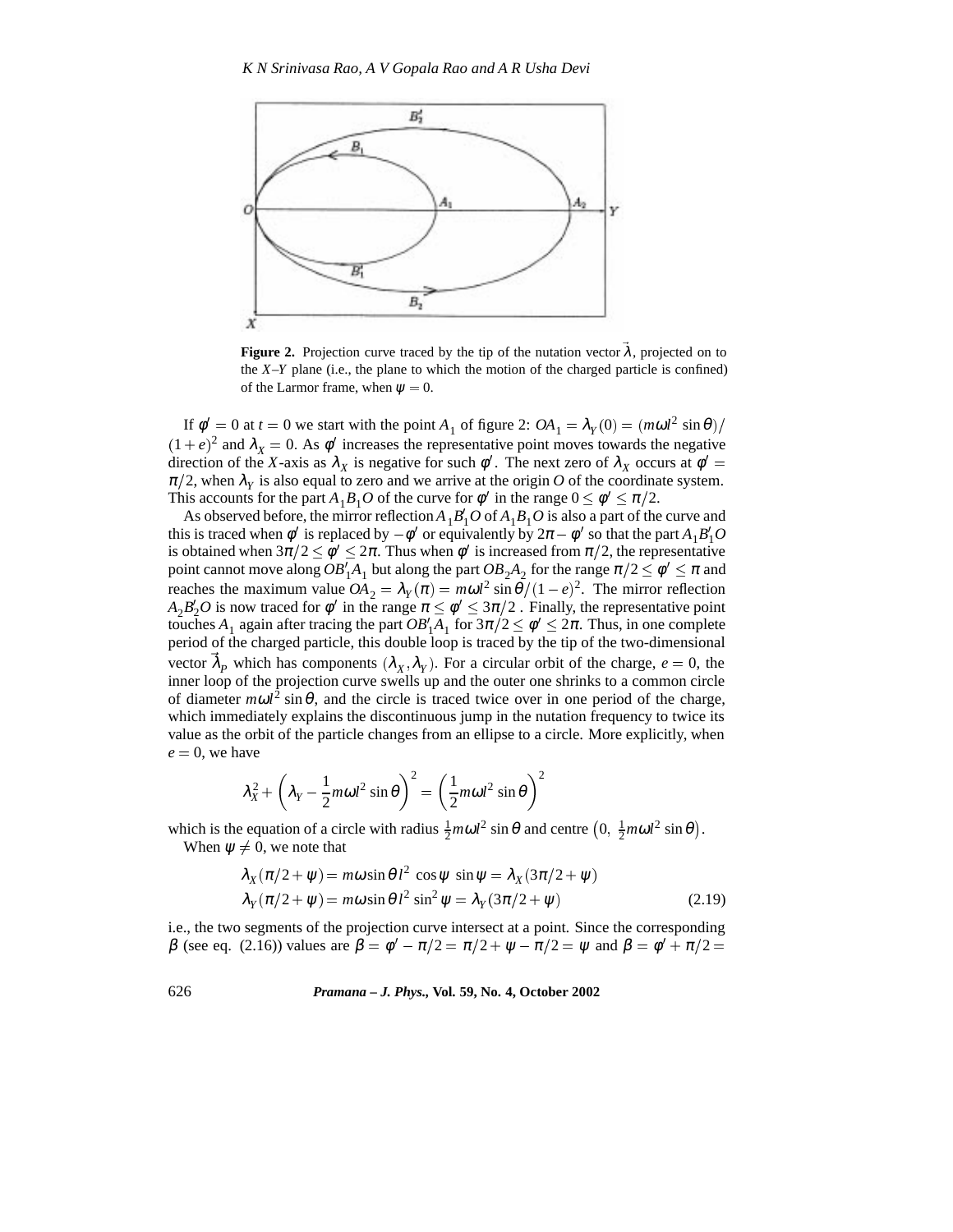$3\pi/2 + \psi + \pi/2 = \psi$ , it is clear that the vectors  $\lambda_p(\pi/2 + \psi)$  and  $\lambda_p(3\pi/2 + \psi)$  are coincident along the major axis of the orbit. The projection curves corresponding to the cases  $\psi = \pi/4$  and  $\pi/2$  are given in figures 3 and 4.

Since the general form of the projection curve traced by the tip of  $\lambda_p$  is now available, the form of the space curve traced by the tip of  $\lambda$  is readily obtained by considering the variation of  $\lambda_z$  with  $\phi'$ .

Observe that  $\lambda_z$  is positive when  $0 \le \theta < \pi/2$ , while it is negative when  $\pi/2 < \theta \le \pi$ . In the foregoing discussion, we will restrict ourselves to the case  $0 \le \theta \le \pi/2$  and note that when  $\pi/2 < \theta \leq \pi$ , the resulting space curve is merely a mirror reflection (about the *X–Y* plane) of that obtained for  $0 \le \theta \le \pi/2$ .

We first note that

$$
\frac{d\lambda_Z(\phi')}{d\phi'} = \frac{2m\omega l^2 e \cos\theta \sin(\phi' - \psi)}{\left[1 + e \cos(\phi' - \psi)\right]^3}
$$
(2.20)



**Figure 3.** Projection curve for the case  $\psi = \pi/4$ .



**Figure 4.** Projection curve for the case  $\psi = \pi/2$ .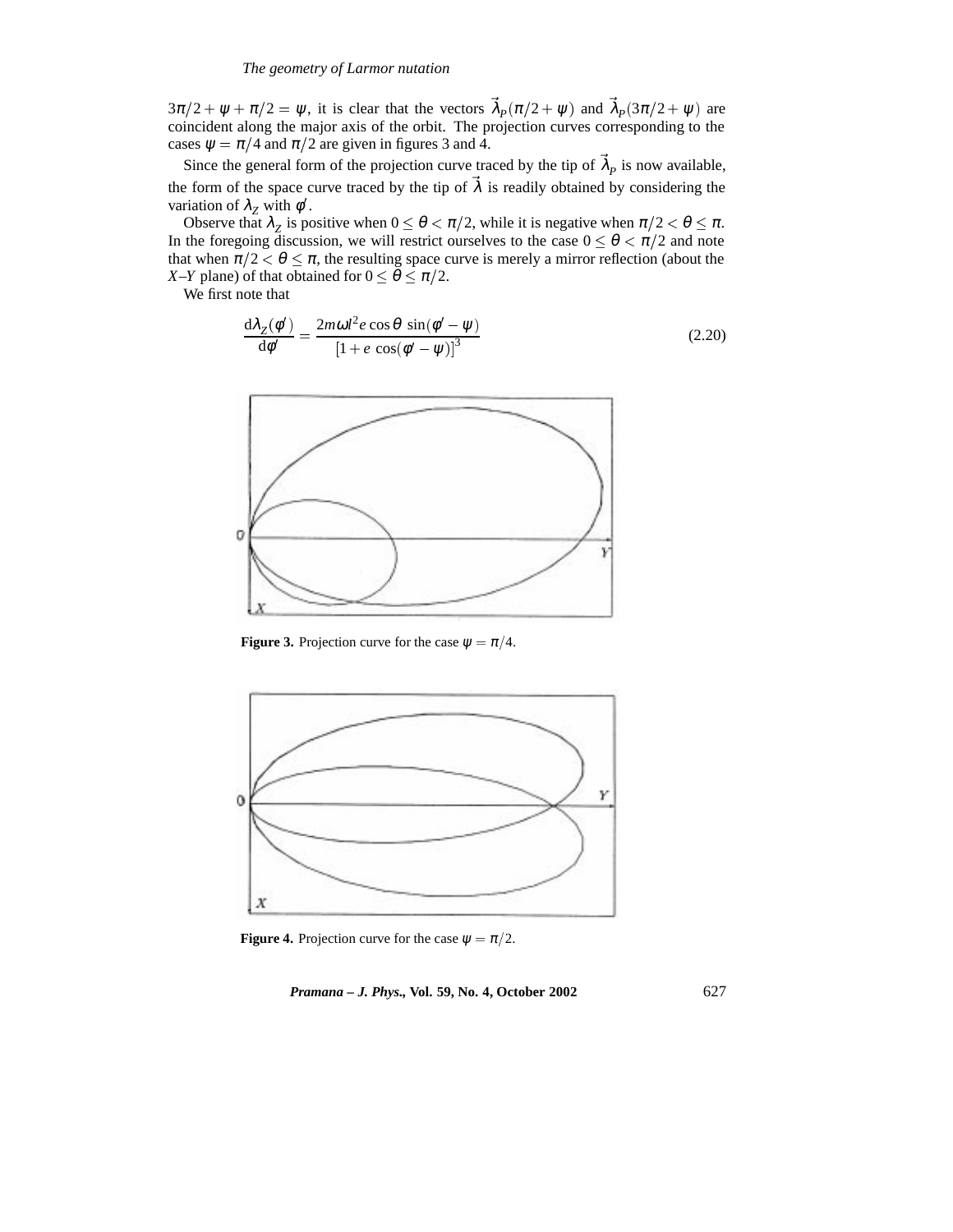is positive and therefore  $\lambda_z$  is an increasing function in the range  $0 < \phi' - \psi < \pi$  while it is negative so that  $\lambda_z$  is a decreasing function in the range  $\pi < \phi' - \psi < 2\pi$  and the derivative vanishes for  $\phi' - \psi = 0$ ,  $\pi$ . It is clear from eq. (2.12) that  $\lambda_z$  is minimum for  $\phi' - \psi = 0$  or for  $\phi = 0$  and  $\lambda_z$  is maximum for  $\phi' - \psi = \pi$  or for  $\phi = \pi$ . But for these values of  $\phi'$ , the corresponding  $\beta$  values which follow from eq. (2.16) are clearly  $\beta =$  $\phi' + \pi/2 = \psi + \pi/2$  and  $\beta = \phi' - \pi/2 = \pi + \psi - \pi/2 = \psi + \pi/2$  again. Thus

$$
\lambda_Z^{\min} = \frac{m\omega \cos \theta l^2}{(1+e)^2}
$$
  

$$
\lambda_Z^{\max} = \frac{m\omega \cos \theta l^2}{(1-e)^2}
$$
 (2.21)

both lie in the plane containing the *Z*-axis and the *latus rectum* of the orbit of the charged particle. Also, the relation

$$
\lambda_Z(\pi/2 + \psi) = m\omega l^2 \cos \theta = \lambda_Z(3\pi/2 + \psi)
$$
\n(2.22)

shows that the two segments of the space curve intersect at a point which lies in the plane containing the *Z*-axis and the *major axis* (see eq. (2.19)) of the elliptic orbit.

Taking  $\psi \le \pi/2$  to be specific we now study the variation of  $\lambda_Z$  with  $\phi'$ , as it varies from 0 to 2π: At  $\phi' = 0$ , we have  $\lambda_Z = m\omega l^2 \cos \theta / (1 + e \cos \psi)^2$  and as  $\phi'$  increases  $\lambda_Z$  initially decreases to its minimum value  $\lambda_Z^{\text{min}} = \lambda_Z(\psi) = m\omega \cos{\theta}l^2/(1+e)^2$  and thereafter increases with  $\phi'$  when it reaches its maximum  $\lambda_Z^{\text{max}} = \lambda_Z(\pi + \psi) = m\omega \cos{\theta}l^2/(1 - e)^2$ . Between these two extrema we have

- (i)  $\lambda_Z(\pi/2) = m\omega \cos{\theta}l^2/(1 + e \sin{\psi})^2$  at which  $\phi'$ ,  $\lambda_X = 0 = \lambda_Y$  so that the representative point of the locus is on the *Z*-axis;
- (ii)  $\phi' = \pi/2 + \psi$  corresponds to the intersection point where  $\lambda_Z(\pi/2 + \psi) = m\omega \cos{\theta l^2}$ and
- (iii)  $\phi' = \pi$ ,  $\lambda_Z(\pi) = m\omega l^2 \cos{\theta} / (1 e \cos{\psi})^2$ , where the point of the locus lies in the *Z*–*Y* plane since  $\lambda_X(\pi) = 0$ ,  $\lambda_Y(\pi) = m\omega l^2 \sin{\theta} / (1 - e \sin{\psi})^2$ .

Now, as  $\phi'$  increases further from  $\pi + \psi$  to  $2\pi$ ,  $\lambda_z$  steadily decreases assuming the values  $\lambda_Z(3\pi/2) = \lambda_Z(3\pi/2) = m\omega l^2 \cos\theta/(1 - e \sin\psi)^2$ , the point of the locus being on the *Z* axis;  $\lambda_Z(3\pi/2 + \psi) = m\omega l^2 \cos\theta$  at the intersection point and finally  $\lambda_Z(2\pi) = \lambda_Z(0) =$  $m\omega l^2 \cos\theta / (1 + e \cos\psi)^2$ .

These values of  $\lambda_z$  together with the form of the projection curve discussed earlier show that the nutation vector  $\lambda$  generates – what may be called – *interpenetrating partial cones*. We observe that the *Z*- and *z*-axes both lie on the surface of this *double cone*. The intersection point of the two segments lies in the plane containing the *Z*-axis and the major axis, while the extrema lie in the plane defined by the *Z*-axis and the latus rectum of elliptic orbit.

#### **3. Summary**

In this paper, the nutational motion of the angular momentum vector of a charged particle moving under the influence of a central electric field and a uniform magnetic field has been